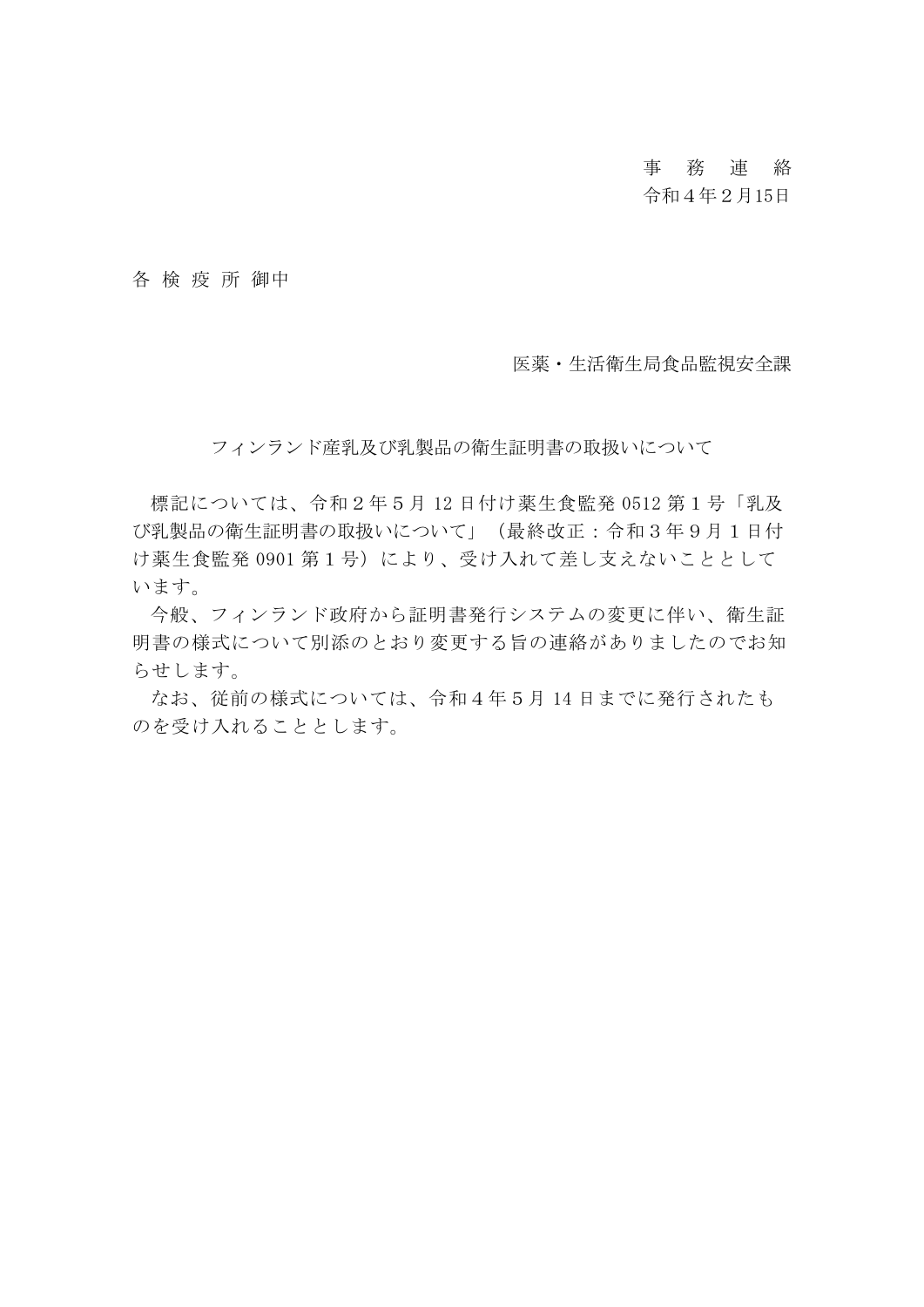| Certificate number: FI |
|------------------------|
|------------------------|



### VETERINARY HEALTH CERTIFICATE

# for export of raw milk and milk products from cloven-hoofed animals from Finland<sup>(1)</sup> to Japan

| for export of raw mink and mink products from cloven-mooted animals from Finiand Mo Japan |                                                 |                                                        |  |  |
|-------------------------------------------------------------------------------------------|-------------------------------------------------|--------------------------------------------------------|--|--|
| <b>I</b> General information                                                              |                                                 |                                                        |  |  |
| I.1 Certificate number                                                                    |                                                 | I.2 Competent ministry of exporting country            |  |  |
|                                                                                           | Ministry of Agriculture and Forestry of Finland |                                                        |  |  |
| I.3 Competent central authority of exporting country                                      |                                                 | I.4 Competent local authority issuing this certificate |  |  |
| Finnish Food Authority                                                                    |                                                 |                                                        |  |  |
| I.5 Country of dispatch and ISO Code                                                      |                                                 | I.6 Country of destination and ISO Code                |  |  |
| Finland FI                                                                                | Japan JP                                        |                                                        |  |  |
| I.7 Consignor/exporter<br>Name                                                            | Name                                            | I.8 Consignee/importer                                 |  |  |
|                                                                                           |                                                 |                                                        |  |  |
| Address                                                                                   | Address                                         |                                                        |  |  |
|                                                                                           |                                                 |                                                        |  |  |
| Email address                                                                             | Email address                                   |                                                        |  |  |
|                                                                                           |                                                 |                                                        |  |  |
| I.9 Shipping mark                                                                         | I.10 Type of packages                           |                                                        |  |  |
|                                                                                           |                                                 |                                                        |  |  |
| I.11 Number of packages                                                                   | I.12 Gross weight                               | I.13 Net weight                                        |  |  |
|                                                                                           |                                                 |                                                        |  |  |
| I.14 Container number(s) / Seal number(s)                                                 |                                                 |                                                        |  |  |
|                                                                                           |                                                 |                                                        |  |  |
| II Identification of the product(s)                                                       |                                                 |                                                        |  |  |
| II.2 Net weight<br>$\#$<br>II.1 Type of product (e.g. cheese, butter)                     | II.3 Number of packages                         | II.4 Date(s) of production                             |  |  |
| $\mathbf{1}$                                                                              |                                                 |                                                        |  |  |
| II.6 Country of origin of the<br>$\#$<br>II.5 Animal species of dairy                     | II.7 Processing plant (name, address and        | II.8 Processing plant where the product was            |  |  |
| ingredients (scientific name)<br>product and ISO code                                     | approval number)                                | treated finally (name, address and approval<br>number) |  |  |
| $\mathbf{1}$                                                                              |                                                 |                                                        |  |  |
| II.9 Purpose of use (please tick the appropriate box)                                     |                                                 |                                                        |  |  |
| $\Box$ Human consumption                                                                  |                                                 |                                                        |  |  |
| $\Box$ Animal consumption for                                                             | $\Box$ cloven-hoofed animals                    | $\Box$ pet food                                        |  |  |
| $\Box$ other animals                                                                      |                                                 |                                                        |  |  |
| $\square$ To be determined (likely to be used for cloven-hoofed animal consumption)       |                                                 |                                                        |  |  |
|                                                                                           |                                                 |                                                        |  |  |
| Remarks:                                                                                  |                                                 |                                                        |  |  |
|                                                                                           |                                                 |                                                        |  |  |
|                                                                                           |                                                 |                                                        |  |  |
|                                                                                           |                                                 |                                                        |  |  |
|                                                                                           |                                                 |                                                        |  |  |
|                                                                                           |                                                 |                                                        |  |  |
|                                                                                           |                                                 |                                                        |  |  |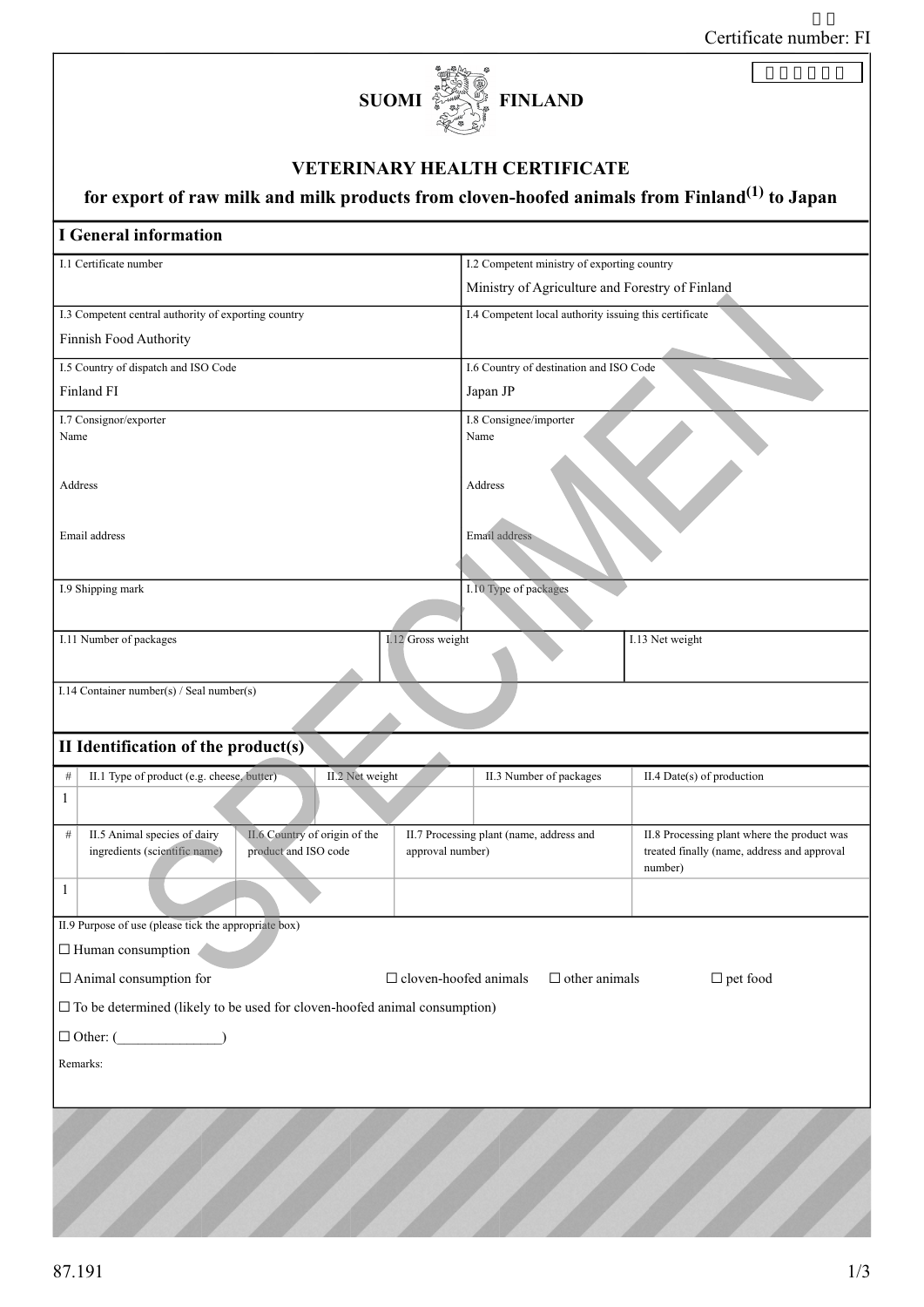### III Kind of processing treatment (please tick the appropriate box)

 $\Box$  Raw milk and/or milk products have been produced from raw milk collected only in the exporting country and/or Listed countries, and have been produced, packaged and stored only in the exporting country and/or Listed countries

#### OR

 $\Box$  Ingredients derived from raw milk used in the production of milk products originate from the exporting country and/or have been legally imported into the exporting country

AND

A foot-and-mouth disease (FMD) virus inactivation treatment of the milk products have been carried out in any stage of production by any of the following methods:

[NOT intended for cloven-hoofed-animals consumption]

 $\square$  a minimum temperature of 132° C for at least one second in liquid form (UHT)

 $\Box$  (pH less than 7.0) a minimum temperature of 72 $\degree$  C for at least 15 seconds in liquid form (HTST)

 $\Box$  (pH 7.0 or greater) HTST applied twice

 $\Box$  maintaining a pH less than 6 for at least one hour

 $\Box$  an inactivation method equivalent to the above approved by the exporting country

[Intended for cloven-hoofed animals consumption (or likely to be used for this purpose)]

#### ☐ UHT

 $\Box$  (pH less than 7.0) HTST

 $\Box$  (pH 7.0 or greater) HTST applied twice

#### IV Attestation

I, the undersigned Official Veterinarian, do hereby certify that:

- Finland is free from FMD, and vaccination against FMD is prohibited in Finland; 1.
- 2. importation of cloven-hoofed animals that have been vaccinated against FMD is prohibited in Finland;
- 3. Finland has an appropriate quarantine system for the import and export of raw milk and milk products from the perspective of the animal health;
- 4. raw milk and/or milk products to be exported to Japan have been produced from raw milk obtained from animals that were in good general state of health and that did not show any symptoms of infectious diseases, and it is prohibited to use raw milk obtained from animals infected with animal infectious diseases as an ingredient according to Finnish legislation;
- 5. the products described here were processed under sanitary conditions in accordance with EU laws and regulations, which have been accepted by Japan as equivalent;
- 6. raw milk and/or milk products to be exported to Japan have been produced, packed and stored from raw milk collection to shipment of final products to Japan without contamination by pathogens of animal infectious diseases and without commingling with raw milk and/ or milk products which do not meet Articles 5, 6-1 and 6-2 in Animal Health Requirements for raw milk and/or milk products to be exported to Japan from Listed countries; and
- packages and containers such as carton boxes for raw milk and/or milk products to be exported to Japan have been clean and hygienic. 7.